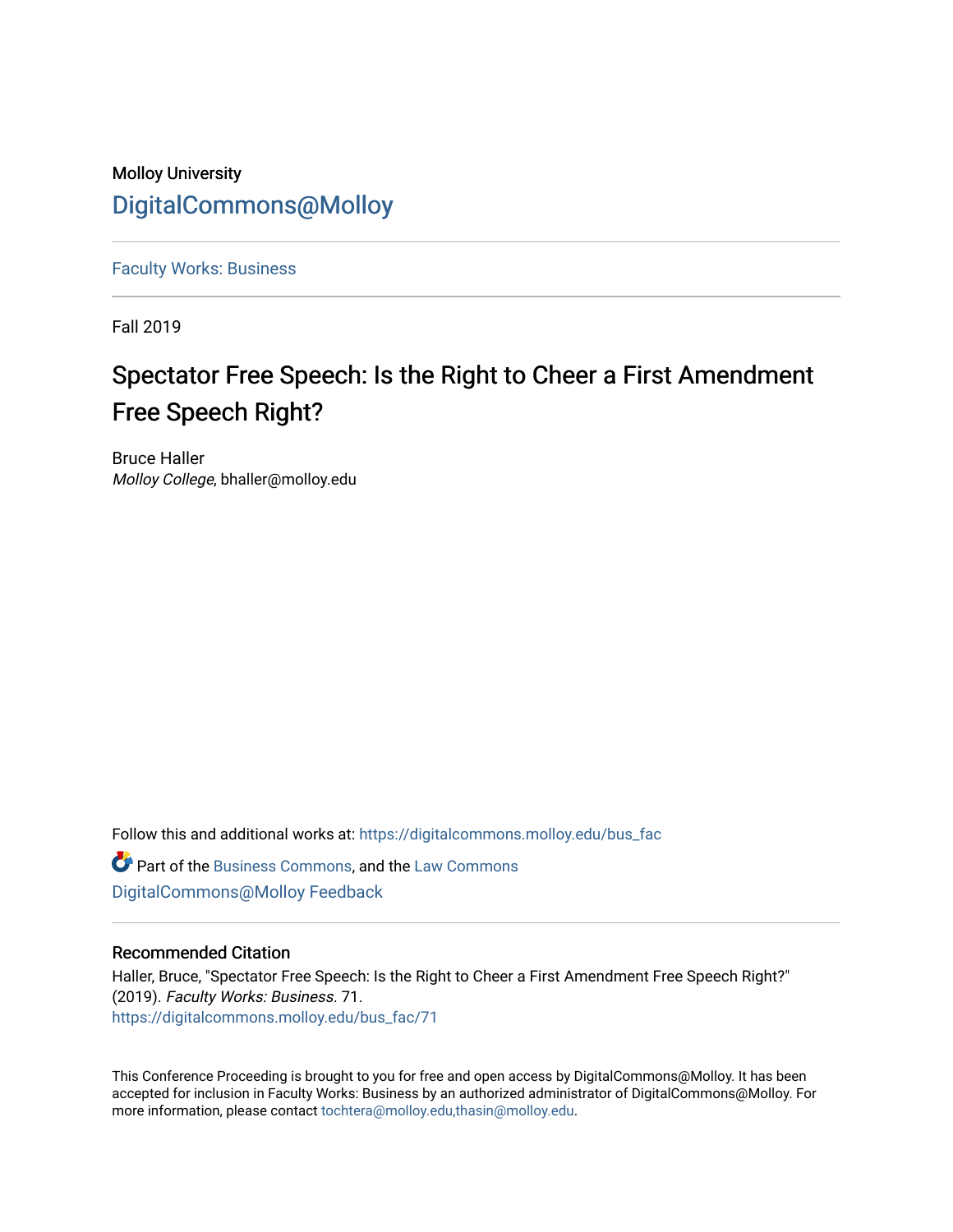# **Spectator Free Speech: Is the Right to Cheer a First Amendment Free Speech Right?**

#### *Bruce Haller*

School of Business Molloy College 1000 Hempstead Avenue Rockville Centre, NY 11571 USA (516) 323-3097 *bhaller@molloy.edu*

#### *ABSTRACT*

This paper explores the parameters of the limits of sport spectator under current law. The nature of the venue will be examined. The difference between the arena of a public university, an arena subsidized by public funds or tax incentives, and a privately owned stadium will be compared and analyzed. Paying customers in a place of public accommodation have the right to speak, be heard and not have to hear offensive speech. Is there an assumption of risk involved in the foreseeability of what is known or culturally expected to occur in the sports or entertainment facility? Should a patron who knowingly purchases a ticket to sit in the right field bleachers of Yankee Stadium, the Blue Seats at Madison Square Garden, the Dawg Pound in Cleveland or in the vicinity of the Cameron Crazies at Duke University consent to predictable community behavior including speech? Does the analysis change based on the actions of the player or fan? Wearing a Boston Red Sox hat at Yankee Stadium or inciting fans by making gestures to the crowd or a competitor dancing on the insignia of the opposing team?

#### **Keywords**

Freedom of speech, captive audience, assumption of risk

#### **1 INTRODUCTION**

As Civility Codes and safe space zones proliferate college campuses in the name of protecting the individual's rights and their fragile sensibilities, invited speakers are protested and shouted down by both the right and the left. Sports fans may believe they are the last bastion of true content neutral freedom of speech because they are paying for that right. As recent high profile controversies involving former Oklahoma City Thunder player Russell Westbrook and a Utah Jazz fan as well as New York Knicks owner James Dolan and a Madison Square Garden ticket holder remind us there are stakeholders who wish to enforce limits.

This paper examines the law as it relates to captive audiences and places of public accommodation. Is the offended listener a child, a student, or a paying customer? As in the case of Westbrook, how does the law factor in if the offended party is a paid/scholarship performer or player? Does the player/performer also have a right to free speech? Under what circumstances may the player respond to the negative speech of a fan? Would the same laws that regulate fan-athlete behavior apply to the accountant-client interaction? (Memorable Seinfeld episode where Jerry gets revenge against Elaine's co-worker who heckled him during his comedy act by going to her place of work and heckling her)

The paper will look at what conduct may be limited or prohibited. Words, signs, actions all create different legal, societal and cultural arguments for controlling speech and behavior under the law. The culture and history of various sports and entertainment events will be looked at in this section. Spectators chanting during a free throw at the professional, collegiate, and high school level are regulated and interpreted differently. Why is LeBron James shooting a free throw to determine the outcome of a Los Angeles Laker-Golden State Warriors basketball game looked at differently than Tiger Woods trying to make a putt on the eighteenth green at Augusta to win the Masters as it relates to regulating crowd conduct?

Finally, policies that comply with the relevant law to maximize the spectator experience for all while allowing player/performers to practice their craft will be recommended. Suggestions will certainly be debatable to First Amendment scholars, proponents of civility standards as well as "old school purists" who object to music at games, celebrations after every sack, signage at arenas, the three-point line and the designated hitter. No apologies will be offered.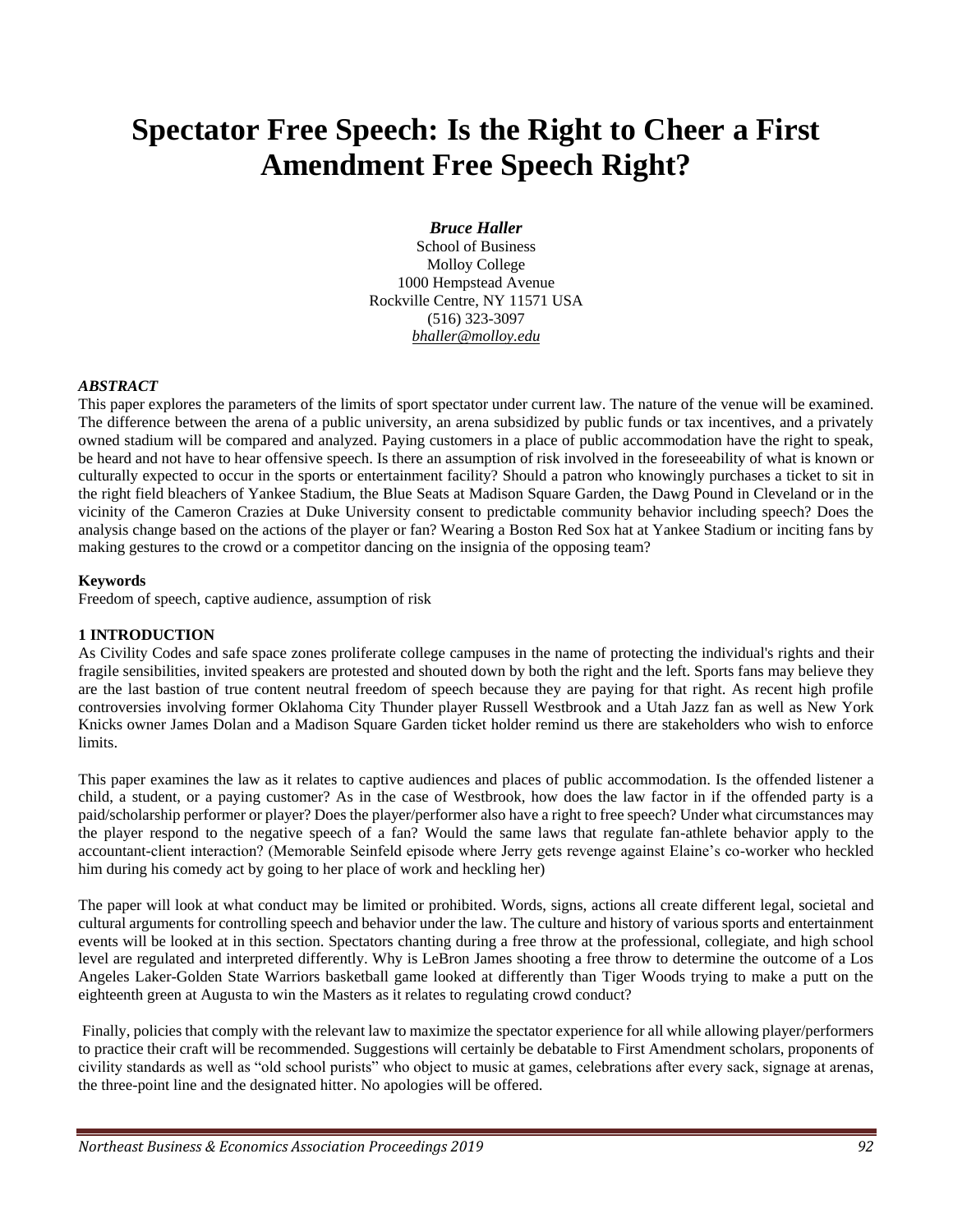#### **2 FANS SPEAK OUT**

"I promise you. You think I'm playing. I swear to God, I swear to God, I'll f\*\*k you up. You and your wife, I'll f\*\*k you up." (Bogage, 2019) - NBA Star Guard, Russell Westbrook to a Utah Jazz fan in response to racial taunts directed at him during his game between Oklahoma and Utah in March 2019.

The fan was banned for life from attending games and Westbrook was fined \$25,000 (Press, 2019).

How did we get here? Freedom of Speech and Sports Fans rooting for their teams is encouraged, iconic and ingrained in American culture. (Michener, 1976) The Westbrook incident earlier this year illustrates a line of demarcation exists and in this instance was crossed by both the fans and the player (Arnold, 2019).

"Yelling and screaming have long been…essential parts of the stadium experience" (Rosensweig, 2005) Fans are encouraged to make noise, be louder, and cheer by stadium signage, bands, scoreboards and team employees (Independent contractors?) aka cheerleaders. Fans become a part of the game developing pregame rituals, songs, chants, and even on field participation. Fans and their families are enticed to purchase tickets through comprehensive sales strategies involving standing on the field for the National Anthem next to players to between innings or halftime contests demonstrations and events to after game base running, concerts or youth games (mlb, 2019).

Fan participation through expression, verbal (e.g. cheers/jeers, fight songs, gestures like the Tomahawk Chop, the Wave and Hook'em Horns) and even sartorial such as rally caps, foam fingers and Hawaiian team shirts is encouraged, expected, and a vital component of consumer behavior and decision making. The appropriate legal limitation depends on many factors.

First Amendment scrutiny begins with a public v private sector analysis. Is the stadium restricting a fan's speech a "government actor? (Burton v Wilmington Parking Authority, 1961) A person's First Amendment freedom of speech right is a right from government limitation. Private actors have the right to limit speech. (e.g. Yankee fans are not welcome in my house when I watch my pathetic New York Mets play)

Whether a stadium on a private college campus, a stadium on a public college campus or a publically funded stadium of a professional team is a government actor subject to constitutional free speech constraints is still a matter of legal debate (Brentwood Academy v Tennessee Secondary School Athletic Association, 2001).

#### **3 COLLEGE SPORTS**

Public Universities are state actors bound by the First Amendment. The Island Federal Credit Union Arena. Home to the men's and women's basketball teams of Stony Brook University is constrained in their regulation of fan speech under established First Amendment limitations. (Crue v Aiken, 2004) Private Universities are not bound in the same way by First Amendment limitations. They have broader latitude in enforcing speech codes. Even schools participating in the same NCAA conference such as Duke University and North Carolina State University have differing rights to enforce limitations on speech in their stadia. (Wasserman, 2006)

Whether through NCAA recommendations, school administrators' recommendations or attorney generals' assurances of legal compliance, Codes of Conduct limiting fan or student speech on public college campuses rarely survives First Amendment challenge. (Gewolb, 2019)

Attempts to regulate fan civility and good conduct are most successful when they are voluntary. Examples of coaches personally taking the microphone asking for crowd conduct modification is not uncommon. From Bobby Knight (yes I appreciate the irony) to Roy Williams, coaches, players and public address announcers have pleaded for better fan behavior. (Norlander, 2016)

A creative argument to regulate fan speech in a public arena is the captive audience argument. Fans are unwilling listeners with limited options to avoid objectionable speech. The government therefore has an interest and additional rights to control and limit the speech a captive audience listener is subjected to (Hill v Colorado, 2000).

The captive audience argument has been construed very narrowly by the courts. It is unlikely fan speech that is not within one of the established categories of speech not protected under First Amendment analysis would be analyzed differently (Snyder v Phelps, 2011).

#### **4 PROFESSIONAL SPORTS**

Somewhere in between publicly owned facilities and privately owned facilities lies the very common hybrid of privately owned and operated professional sports teams playing in facilities that are publically owned or publically subsidized. (Stepman, 2017)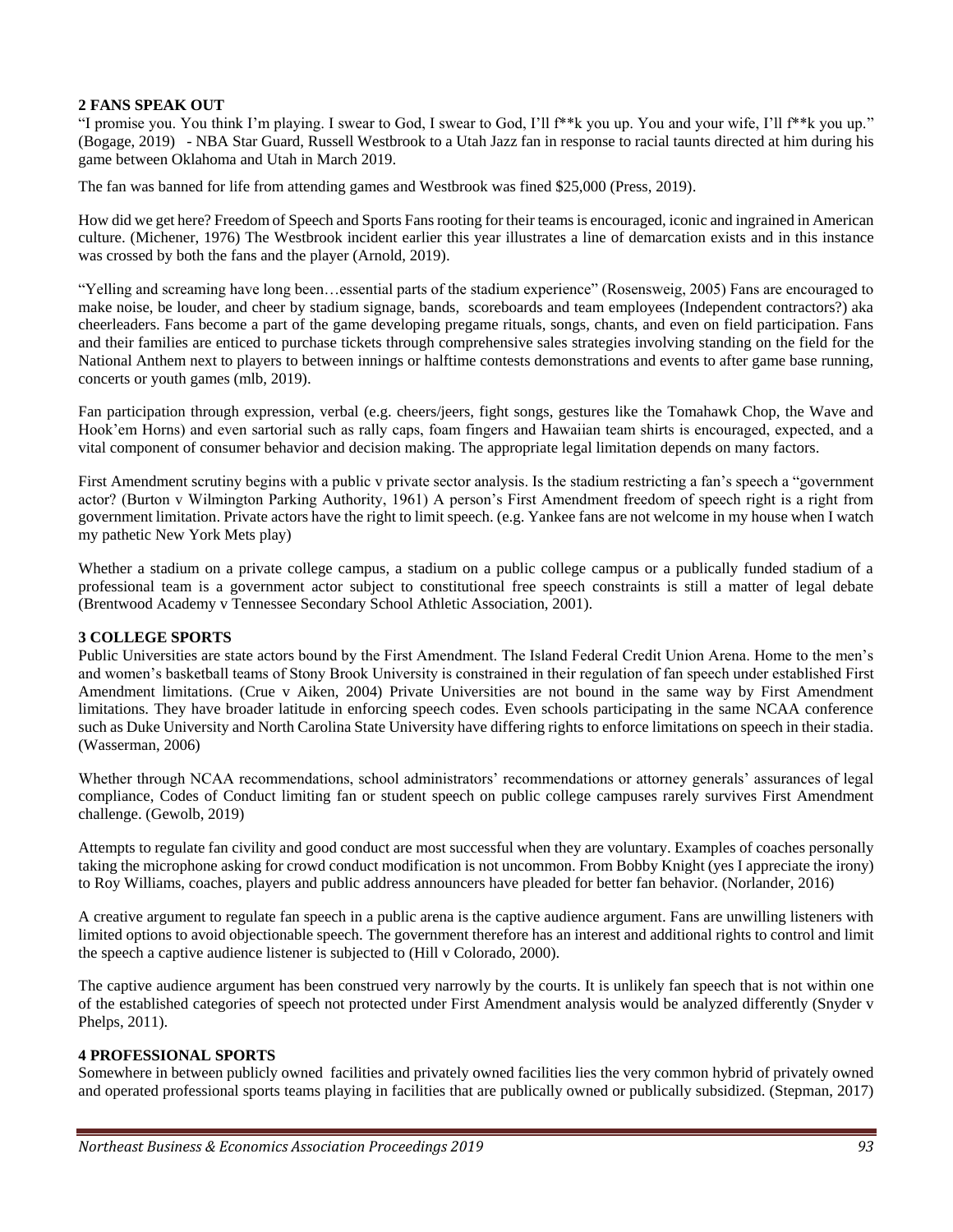The subsidies vary from tax breaks to land donations to infrastructure costs. (Ballparks, n.d.) This private-public hybrid is the subject of complex "state actor" analysis for First Amendment application.

Yankee Stadium was found to be a "state actor" when the Yankees attempted to ban females from the clubhouse. The court applying the Symbiotic Relationship Test ruled the necessary symbiotic relationship existed between the public and private entities because of the public funds used to fund stadium construction and the city's funding and role in stadium upkeep. (Ludtke v Kuhn, 1978)

A second "state actor" test utilized by some courts is the Public Function Test. Is the private entity exercising powers that are traditionally exclusively reserved for the state? (Wolotsky v Huhn, 1992) The partnership that owned the Cleveland Indians, Gateway Economic Development, was found to be a state actor in its operation of a sidewalk outside the stadium, Jacobs Field. So when it limited fan speech by prohibiting protests on the sidewalk, a violation of free speech rights was found by the federal court. (United Church of Christ v Gateway Economic Development Corp., 2004)

#### **5 FAN CODES OF CONTRACT**

If the "state actor" status is met and constitutional protections attach, only content neutral restrictions will survive constitutional challenge. Restrictions on both profane speech and sexual innuendo have been held as protected speech by the U.S. Supreme Court. So, prohibiting "Fuck Duke" fan speech at the University of Maryland is no more likely to survive a First Amendment challenge as "Fuck the Draft." (Cohen v California, 1971) In 2017 the United States Supreme Court reaffirmed that there is no hate speech exception in the First Amendment. Racially disparaging hate speech is not unprotected speech. (Matal v Tam, 2017)

Content neutral restrictions by stadia if not overbroad may be enforceable. A balancing of interests test could find a ban on signs, regardless of what the sign says, may be enforceable. The theory being if your sign substantially impedes my view of the game it is a reasonable limitation.

Whether language on a purchased ticket or signage at the ticket booth or website amounts to a contract, adhesion or otherwise, is legally unclear. Limiting contract language that gives up First Amendment is questionable at best.

Rules of conduct prohibiting disruptive behavior or for safety reasons such as throwing objects or running out onto the playing field are routinely enforced and either go unchallenged or are upheld during legal challenges. A North Carolina Appeals Court upheld the lifetime ban imposed on a fan who sexually harassed UNC soccer players and athletic department employees. (Press, Greensboro.com, 2014)

#### **6 CONCLUSION**

Teams who attempt to insulate players from fan criticism have many alternatives that do not violate constitutional protections. NBA and College basketball fans are encouraged to participate in the action more than many other sports because of their proximity to the court, bench, and players. As additional netting is installed at baseball stadia and glass boards and protections are expanded at hockey arenas, basketball remains the most vulnerable due to the fan-player proximity. The Raptors and Knicks at the same time seek to monetize Drake and Spike Lee while regulating the behavior of fans who are sold alcohol and provided with accommodations close enough to touch players and coaches.

Limiting fan access to devices which enhance the volume of their cheers/jeers and their physical access to the participants is a more constitutionally feasible approach to avoiding many of the Russell Westbrook, James Dolan and Mark Stevens, the Golden State Warriors minority owner who pushed Toronto Raptor's Kyle Lowry during Game 3 of the 2019 NBA Finals conflicts.. (Golliver, 2019) While fans hurling insults at players from the stands has been a part of fandom since the beginning of spectatorship, it has only recently become a safety and legal issue.

The inadvertent consequence of creating fan-friendly close to the action experiences is the physical proximity that creates an interrelationship that is not always favorable. Getting fans more involved in the action and creating a closer relationship between fans and players to sell more tickets, sponsorships, and merchandise has resulted in a dynamic that has sometimes also had unanticipated negative, inflammatory, cultural and legal results.

#### **7 REFERENCES**

Arnold, J. (2019, March 12). Forbes. Retrieved from Sports Money: https://www.forbes.com/sites/jeffarnold/2019/03/12/nbafines-russell-westbrook-25000-utah-jazz-permanently-bans-fan-following-verbal-altercation/#69d14848267a

Ballparks. (n.d.). Retrieved from http://ballparks.com

Bogage, J. (2019, March 15). Washington Post. Retrieved from https://www.washingtonpost.com/sports/2019/03/15/utah-jazzowner-backs-russell-westbrook-tells-fans-we-are-not-racist-community/?noredirect=on